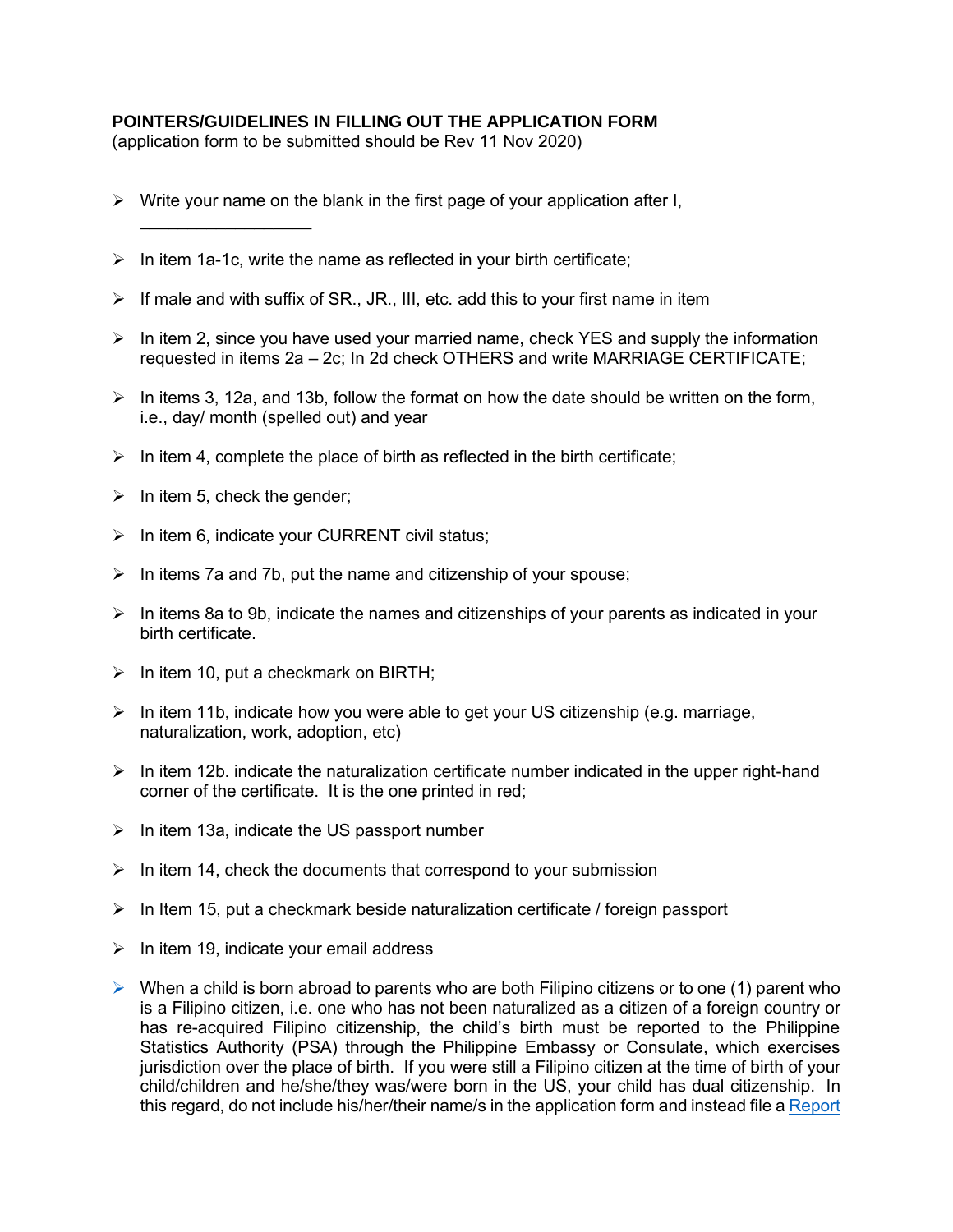[of Birth of a Filipino Abroad.](http://newyorkpcg.org/pcgny/civil-registration/report-of-birth-of-a-filipino-abroad/) For further inquiries on report of birth, you may send email to [newyorkpcg.civilregistry@dfa.gov.ph](mailto:newyorkpcg.civilregistry@dfa.gov.ph)

- $\triangleright$  If your child has reached the age of majority, he/she should submit his/her own application.
- ➢ Submit the second page of your application form. Write your name in the space provided but do not sign. Do not put a date in *done this*
- $\triangleright$  In the second page of the application form. indicate the US passport number on the blank after *the affiant exhibited to me his/her passport/ identification no.*
- $\triangleright$  In the second page of the application form, write the date of US passport issuance on the blank after *US State Department on*

**TO SUBMIT THE APPLICATION FORM AND/OR LACKING DOCUMENT/S, CLICK REPLY (NOT FORWARD) THEN ATTACH ONLY THE DOCUMENTS REQUESTED. DO NOT CREATE ANOTHER EMAIL FOR THE ADDITIONAL SUBMISSION. SUBMIT THE LACKING REQUIREMENTS IN ONLY ONE EMAIL THREAD.**

**ENSURE THAT THE DOCUMENTS SUBMITTED ARE CLEAR, NOT BLURRY, NOT CROPPED, AND ARE IN THE UPRIGHT POSITION (NOT UPSIDE DOWN OR SIDEWAYS).** 

**\*In all cases, the evaluating officer may require the submission of additional documents. The Consulate does not process incomplete submission.**

**\*\*Any incorrect information in the application form and/or documents submitted may result in delay or rejection of your application and that misrepresentation on your part may be considered grounds for refusal/cancellation of your application.**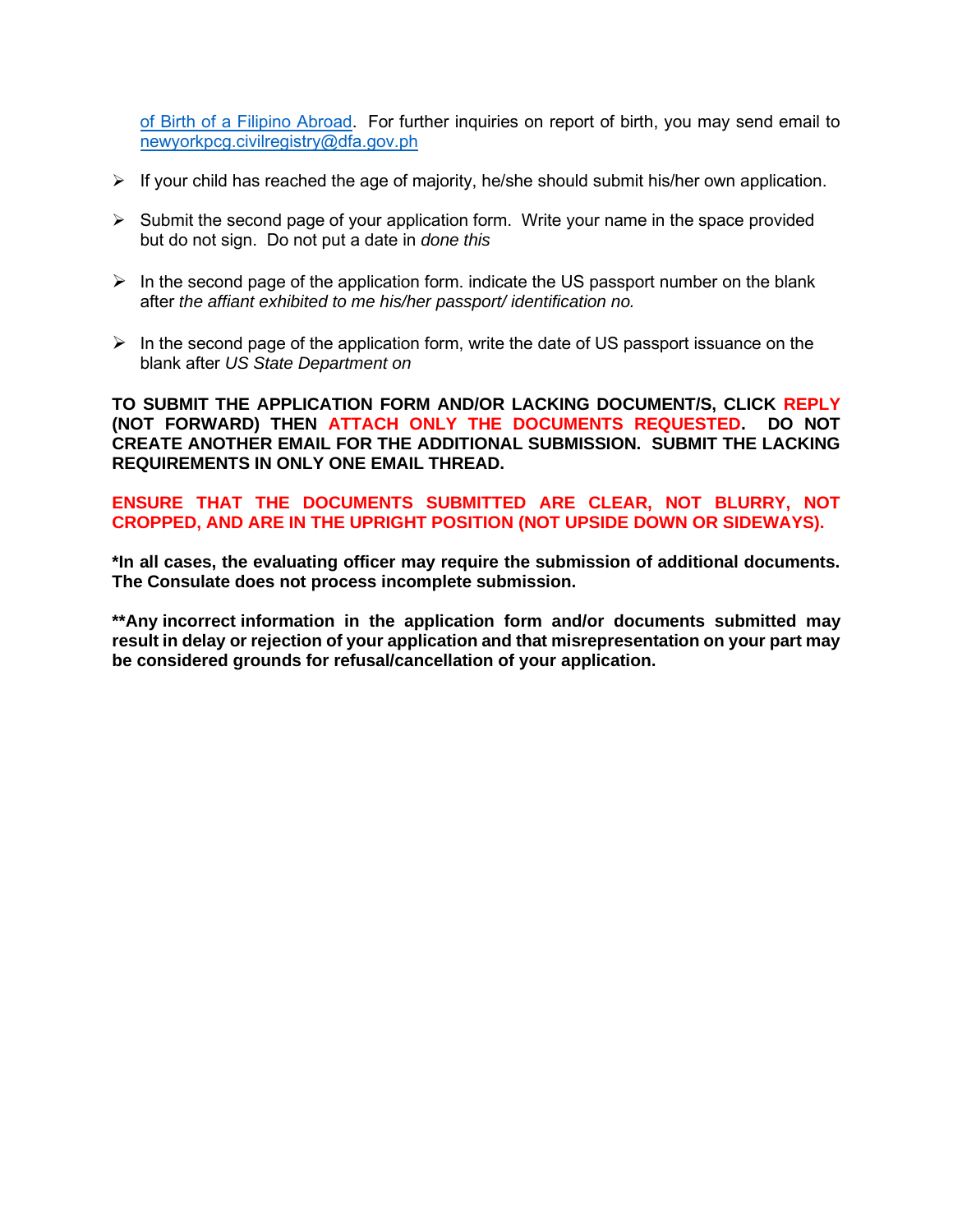

## **PETITION FOR DUAL CITIZENSHIP AND ISSUANCE OF IDENTIFICATION CERTIFICATE (IC) Rev. 11 November 2020**

| <b>ENTRY NO.</b>                                                                                                                                                                                                                                                                                                                           |                                                                                                                                                          |                                        |  |                                                                                                                                          |                                                                                                                                       |  |  |  |  |  |
|--------------------------------------------------------------------------------------------------------------------------------------------------------------------------------------------------------------------------------------------------------------------------------------------------------------------------------------------|----------------------------------------------------------------------------------------------------------------------------------------------------------|----------------------------------------|--|------------------------------------------------------------------------------------------------------------------------------------------|---------------------------------------------------------------------------------------------------------------------------------------|--|--|--|--|--|
|                                                                                                                                                                                                                                                                                                                                            | <b>INSTRUCTION</b>                                                                                                                                       |                                        |  |                                                                                                                                          |                                                                                                                                       |  |  |  |  |  |
| PAGE NO.                                                                                                                                                                                                                                                                                                                                   | 1. Submit two (2) duly accomplished<br>application forms and two (2) sets<br>of supporting documents<br>(see items 14 and 15)                            |                                        |  | Paste<br>2" x 2" colored photograph                                                                                                      | Paste<br>2" x 2" colored photograph                                                                                                   |  |  |  |  |  |
| <b>BOOK NO.</b>                                                                                                                                                                                                                                                                                                                            | 2. Submit a total of three (3)<br>2" x 2" colored photographs<br>3. Fee must be paid in cash or                                                          |                                        |  | plain white background<br>taken within last six (6) months,<br>without eyeglasses, clearly showing                                       | plain white background<br>taken within last six (6) months,<br>without eyeglasses, clearly showing<br>the full front view of the face |  |  |  |  |  |
| <b>DATE FILED</b>                                                                                                                                                                                                                                                                                                                          | money order only<br>Principal - US \$50.00<br>Dependent - US \$25.00 each                                                                                |                                        |  | the full front view of the face                                                                                                          |                                                                                                                                       |  |  |  |  |  |
|                                                                                                                                                                                                                                                                                                                                            |                                                                                                                                                          |                                        |  |                                                                                                                                          |                                                                                                                                       |  |  |  |  |  |
| <b>WRITE YOUR NAME HERE</b><br>_, respectfully request the Philippine Consulate General to<br>administer my oath of allegiance to the Republic of the Philippines for the purpose of reacquiring/retaining my Philippine citizenship<br>in accordance with the provisions of Republic Act No. 9225. The following are my personal details: |                                                                                                                                                          |                                        |  |                                                                                                                                          |                                                                                                                                       |  |  |  |  |  |
| <b>1. NAME AS WRITTEN</b><br>1.a. LAST NAME (surname or family name)<br><b>LAST NAME IN BIRTH CERTIFICATE</b><br><b>ON PHILIPPINE BIRTH</b>                                                                                                                                                                                                |                                                                                                                                                          |                                        |  |                                                                                                                                          |                                                                                                                                       |  |  |  |  |  |
| <b>CERTIFICATE OR</b>                                                                                                                                                                                                                                                                                                                      |                                                                                                                                                          | 1.b. FIRST NAME (given names)          |  |                                                                                                                                          | 1.c. MIDDLE NAME (mother's maiden surname)                                                                                            |  |  |  |  |  |
| <b>REPORT OF BIRTH</b>                                                                                                                                                                                                                                                                                                                     |                                                                                                                                                          | <b>FIRST NAME IN BIRTH CERTIFICATE</b> |  |                                                                                                                                          | MIDDLE NAME IN BC/MAIDEN LAST NAME OF MOTHER                                                                                          |  |  |  |  |  |
| 2.a. LAST NAME (surname or family name)<br>2. ARE YOU USING A<br>FOR FEMALE, MARRIED LAST NAME IF USED; FOR MALE - COURT ORDER, IF ANY<br><b>DIFFERENT NAME?</b><br>2.c.MIDDLE NAME<br>2.b. FIRST NAME (given names)                                                                                                                       |                                                                                                                                                          |                                        |  |                                                                                                                                          |                                                                                                                                       |  |  |  |  |  |
| $\lceil$   YES - please                                                                                                                                                                                                                                                                                                                    | FIRST NAME IN BIRTH CERT/COURT ORDER<br><b>LAST NAME IN BIRTH CERT/COURT ORDER</b><br>2d. SUPPORTING DOCUMENTS FOR CHANGE OF NAME                        |                                        |  |                                                                                                                                          |                                                                                                                                       |  |  |  |  |  |
| answer 2.a. to 2.d.<br>[ ] COURT DECREE [ ] OTHERS (please specify) (IF FEMALE AND MARRIED, WRITE "MARRIAGE CERTIFICATE")<br>$\lceil$   NO - Go to no. 3                                                                                                                                                                                   |                                                                                                                                                          |                                        |  |                                                                                                                                          |                                                                                                                                       |  |  |  |  |  |
| 3. DATE OF BIRTH<br>4. PLACE OF BIRTH (town or city, province or state, country)<br>FOLLOW HOW THE DATE SHOULD<br><b>WRITE CITY AND PROVINCE</b><br><b>BE WRITTEN</b>                                                                                                                                                                      |                                                                                                                                                          |                                        |  |                                                                                                                                          |                                                                                                                                       |  |  |  |  |  |
| <b>DAY</b><br><b>YEAR</b><br>5. GENDER<br><b>MONTH</b><br>(Write Whole Word<br>[ ] MALE [ ] FEMALE                                                                                                                                                                                                                                         |                                                                                                                                                          |                                        |  | 6. CIVIL STATUS : [ ] SINGLE [ ] MARRIED [ ] DIVORCED<br>[ ] WIDOW/ER [ ] OTHERS ________                                                |                                                                                                                                       |  |  |  |  |  |
| 7.b. CITIZENSHIP OF SPOUSE AT THE TIME OF APPLICATION<br>7.a. NAME OF SPOUSE (given name, full middle name, last name)<br>WRITE FULL NAME OF SPOUSE                                                                                                                                                                                        |                                                                                                                                                          |                                        |  |                                                                                                                                          |                                                                                                                                       |  |  |  |  |  |
| <b>WRITE CITIZENSHIP OF SPOUSE</b><br>8.a. NAME OF APPLICANT'S FATHER (as written in the birth certificate / given name, middle name, last name)<br>NAME OF FATHER IN BIRTH CERTIFICATE<br>8.b. FATHER'S CITIZENHIP AT THE TIME OF APPLICANT'S BIRTH<br><b>CITIZENSHIP OF FATHER IN BIRTH CERTIFICATE</b>                                  |                                                                                                                                                          |                                        |  |                                                                                                                                          |                                                                                                                                       |  |  |  |  |  |
| 9.a. NAME OF APPLICANT'S MOTHER (as written in the birth certificate / given name, middle name, last name)<br>9.b. MOTHER'S CITIZENSHIP AT THE TIME OF APPLICANT'S BIRTH<br><b>NAME OF MOTHER IN BIRTH CERTIFICATE</b><br><b>CITIZENSHIP OF MOTHER IN BIRTH CERTIFICATE</b>                                                                |                                                                                                                                                          |                                        |  |                                                                                                                                          |                                                                                                                                       |  |  |  |  |  |
|                                                                                                                                                                                                                                                                                                                                            |                                                                                                                                                          |                                        |  | 10. HOW PHILIPPINE CITIZENSHIP WAS INITIALLY ACQUIRED CHECK BIRTH (UNLESS APPLICANT SUBMITS PROOF OF IMMIGRATION RESOLUTION/COURT ORDER) |                                                                                                                                       |  |  |  |  |  |
| [ ] BIRTH                                                                                                                                                                                                                                                                                                                                  | [ ] ELECTION<br>[ ] MARRIAGE<br>[ ] NATURALIZATION<br>[ ] OTHERS                                                                                         |                                        |  |                                                                                                                                          |                                                                                                                                       |  |  |  |  |  |
| 11.a. APPLICANT'S CURRENT FOREIGN CITIZENSHIPS (specify all)<br>11.b. MODE OF ACQUISITION OF FOREIGN CITIZENSHIPS (specify all)<br><b>INDICATE CURRENT CITIZENSHIP</b><br><b>HOW ACQUIRED (MARRIAGE, EMPLOYMENT)</b>                                                                                                                       |                                                                                                                                                          |                                        |  |                                                                                                                                          |                                                                                                                                       |  |  |  |  |  |
| 12.a. DATE OF ACQUISITION OF FOREIGN CITIZENSHIPS (day / month in full/ year)<br>DATE INDICATED IN THE NATURALIZATION CERTIFICATE<br>12.b. NATURALIZATION CERTIFICATE NUMBERS (rightmost number at the top)<br>NO. IN THE UPPER RIGHT HAND OF THE CERT (WRITTEN IN RED)<br>FOLLOW HOW IT SHOULD BE WRITTEN IN THE FORM                     |                                                                                                                                                          |                                        |  |                                                                                                                                          |                                                                                                                                       |  |  |  |  |  |
| 13.a. FOREIGN PASSPORT NO.<br>13.b. DATE OF ISSUANCE OF FOREIGN PASSPORT (day/month in full / year)<br><b>FOREIGN PASSPORT NUMBER</b><br>(FOLLOW HOW IT SHOUD BE WRITTEN IN THE FORM)                                                                                                                                                      |                                                                                                                                                          |                                        |  |                                                                                                                                          |                                                                                                                                       |  |  |  |  |  |
|                                                                                                                                                                                                                                                                                                                                            |                                                                                                                                                          |                                        |  | 14. SUPPORTING DOCUMENTS SUBMITTED TO PROVE THAT THE APPLICANT WAS A FORMER NATURAL-BORN CITIZEN OF THE PHILIPPINES:                     |                                                                                                                                       |  |  |  |  |  |
| PSA-issued marriage contract (for married women only)<br>PSA-issued Birth Certificate (MANDATORY)<br>Voter's affidavit or voter's identification card<br>[ ] Old Philippine Passport<br>Others (specify)                                                                                                                                   |                                                                                                                                                          |                                        |  |                                                                                                                                          |                                                                                                                                       |  |  |  |  |  |
| 15. SUPPORTING DOCUMENTS TO PROVE THE APPLICANT'S NATURALIZATION or ACQUISITION OF FOREIGN CITIZENSHIP:                                                                                                                                                                                                                                    |                                                                                                                                                          |                                        |  |                                                                                                                                          |                                                                                                                                       |  |  |  |  |  |
|                                                                                                                                                                                                                                                                                                                                            | [ ] Naturalization Certificate [ ] Affidavit explaining the circumstances by which the applicant's foreign citizenship was acquired [ ] Foreign Passport |                                        |  |                                                                                                                                          |                                                                                                                                       |  |  |  |  |  |
| 16. PHILIPPINE PERMANENT ADDRESS (house no., street, town or city, postal code)<br><b>INDICATE ADDRESS IN THE PHILIPPINES</b>                                                                                                                                                                                                              |                                                                                                                                                          |                                        |  |                                                                                                                                          |                                                                                                                                       |  |  |  |  |  |
| 17. ADDRESS IN U.S. OR COUNTRY OF RESIDENCE (house no., street, town or city, state, country, postal zone)<br><b>INDICATE ADDRESS IN THE US</b>                                                                                                                                                                                            |                                                                                                                                                          |                                        |  |                                                                                                                                          |                                                                                                                                       |  |  |  |  |  |
| 18. MOBILE NO.<br>19. E-MAIL ADDRESS<br>20. WORK TELEPHONE NO.<br>21. PRESENT OCCUPATION<br>WRITE CELLPHONE NUMBER $ {\sf WRITE}$ EMAIL ADDRESS $ {\sf WRITE}$ Work phone number<br><b>WRITE OCCUPATION</b>                                                                                                                                |                                                                                                                                                          |                                        |  |                                                                                                                                          |                                                                                                                                       |  |  |  |  |  |
| 23. APPLICANT'S SIGNATURE<br>22. WORK ADDRESS (office name, building no., street, town or city, state, country, postal zone)<br><b>DO NOT SIGN</b><br><b>WRITE WORK ADDRESS</b>                                                                                                                                                            |                                                                                                                                                          |                                        |  |                                                                                                                                          |                                                                                                                                       |  |  |  |  |  |